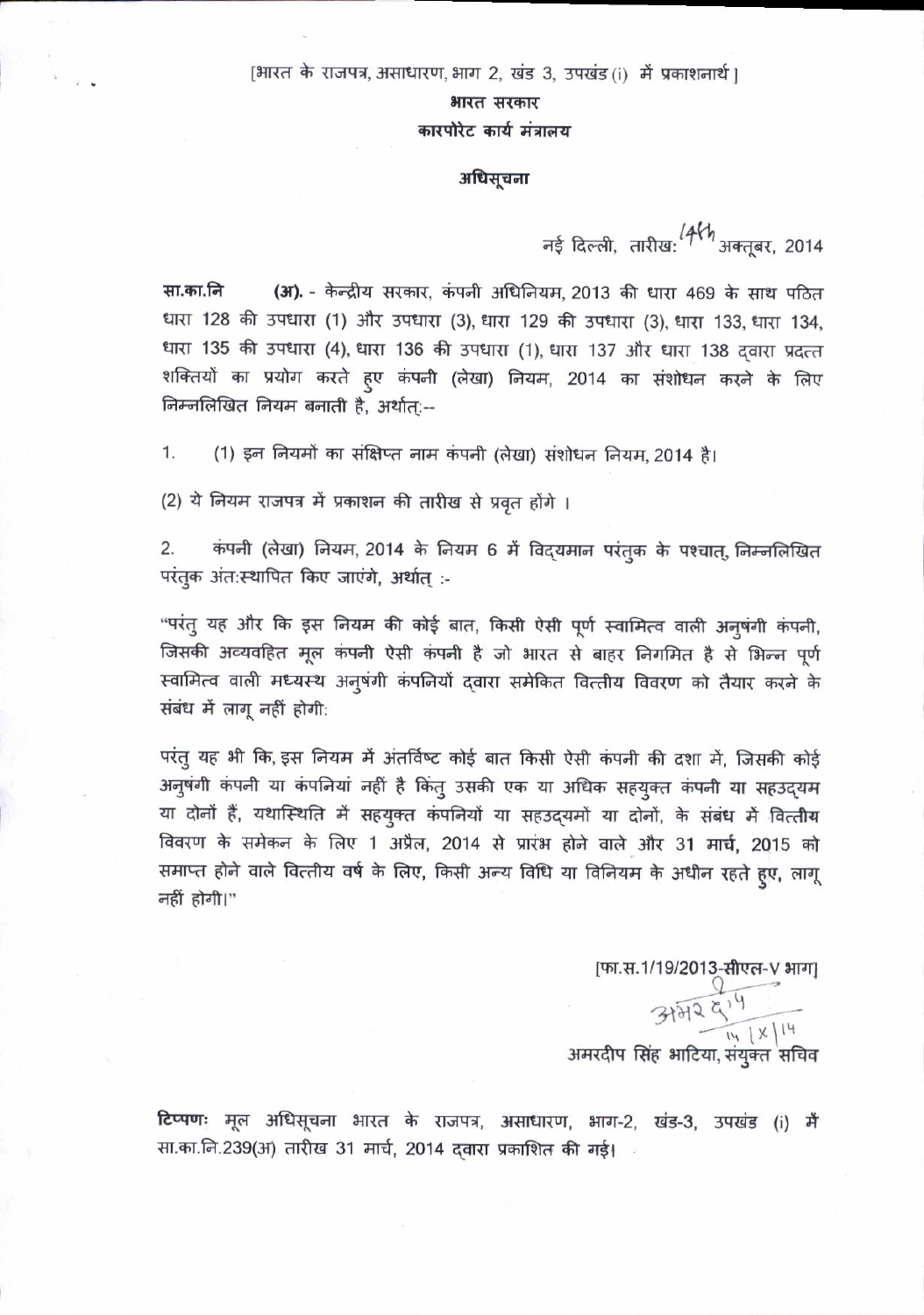[To be published in the Gazette of India, Extraordinary, Part II, Section 3, Subsection (i)]

## GOVERNMENT OF INDIA MINISTRY OF CORPORATE AFFAIRS NOTIFICATION

New Delhi, the 14th October, 2014

**G.S.R.....** (E).  $-$  In exercise of the powers conferred by sub-sections (1) and (3) of section 128, sub-section (3) of section 129, section 133, section 134, subsection (4) of section 135, sub-section (1) of section 136, section 137 and section 138 read with section 469 of the Companies Act, 2013 (18 of 2013), the Central Government hereby makes the following rules to amend the Companies (Accounts) Rules, 2014, namely:-

1. (1) These rules may be called the Companies (Accounts) Amendment Rules. 2014.

(2) They shall come into force on the date of their publication in the Official Gazette.

2. In the Companies (Accounts) Rules, 2014, in rule 6, after the exlsting proviso, the following provisos shall be inserted, namely:-

"Provided further that nothing in this rule shall apply in respect of preparation of consolidated financial statement by an intermediate whollyowned subsidiary, other than a wholly-owned subsidiary whose immediate parent is a company incorporated outside India:

 $H_{ab}$ Fraly -1,.